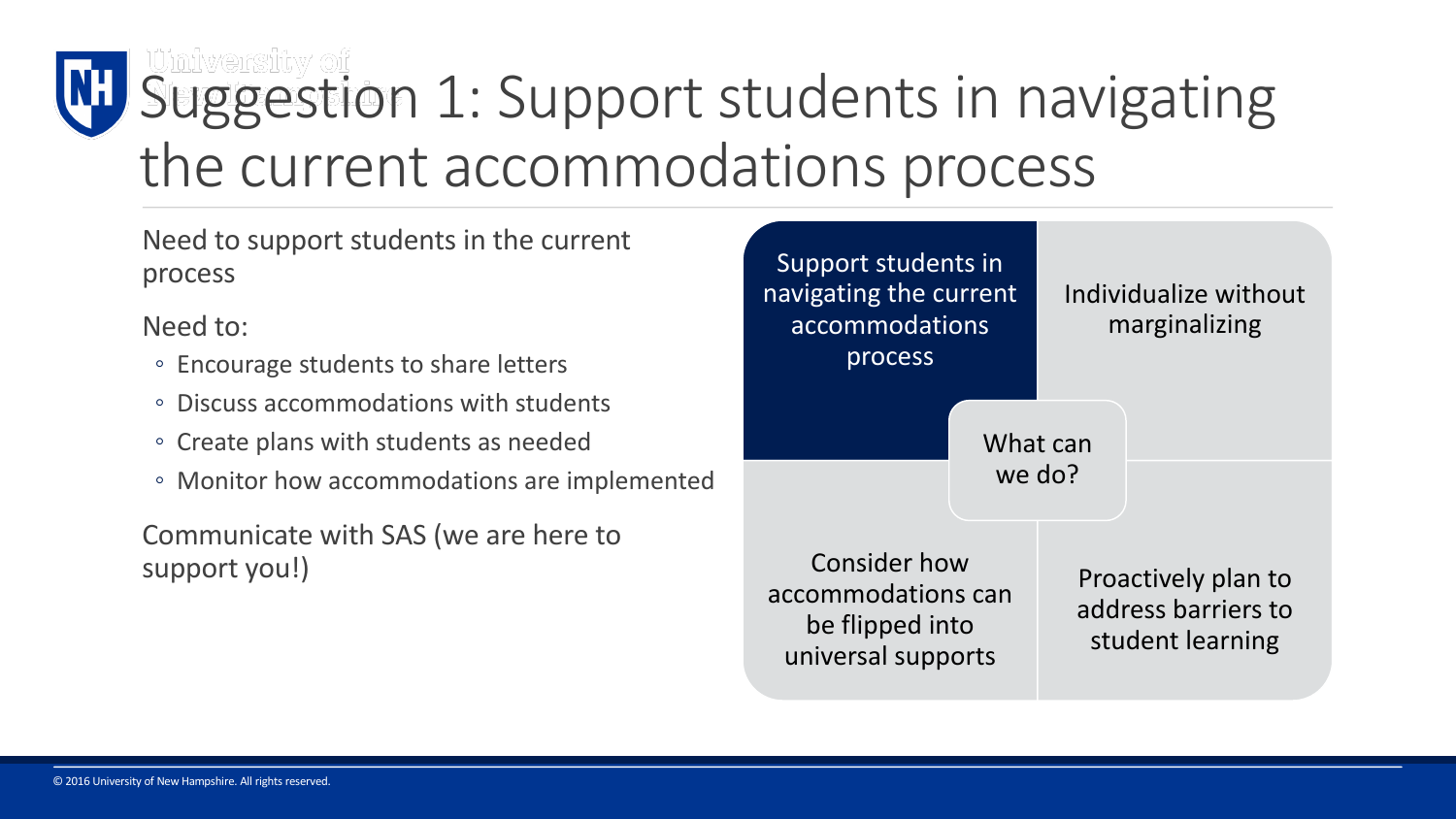

<u>University of</u> New Hampshire

## Suggestion 1: Examples

Consider essential requirements

Ensure there is an updated syllabus statement

Personalize your syllabus statement

Reach out after you receive a letter to discuss:

- Accommodations on the student letter
- How the accommodations will work in your class
- Any other ways you can support the student
- How to keep in communication throughout the semester

Create accommodation agreements when things are uncertain

Support students in navigating the current accommodations process

#### Individualize without marginalizing

Consider how accommodations can be flipped into universal supports

Proactively plan to address barriers to student learning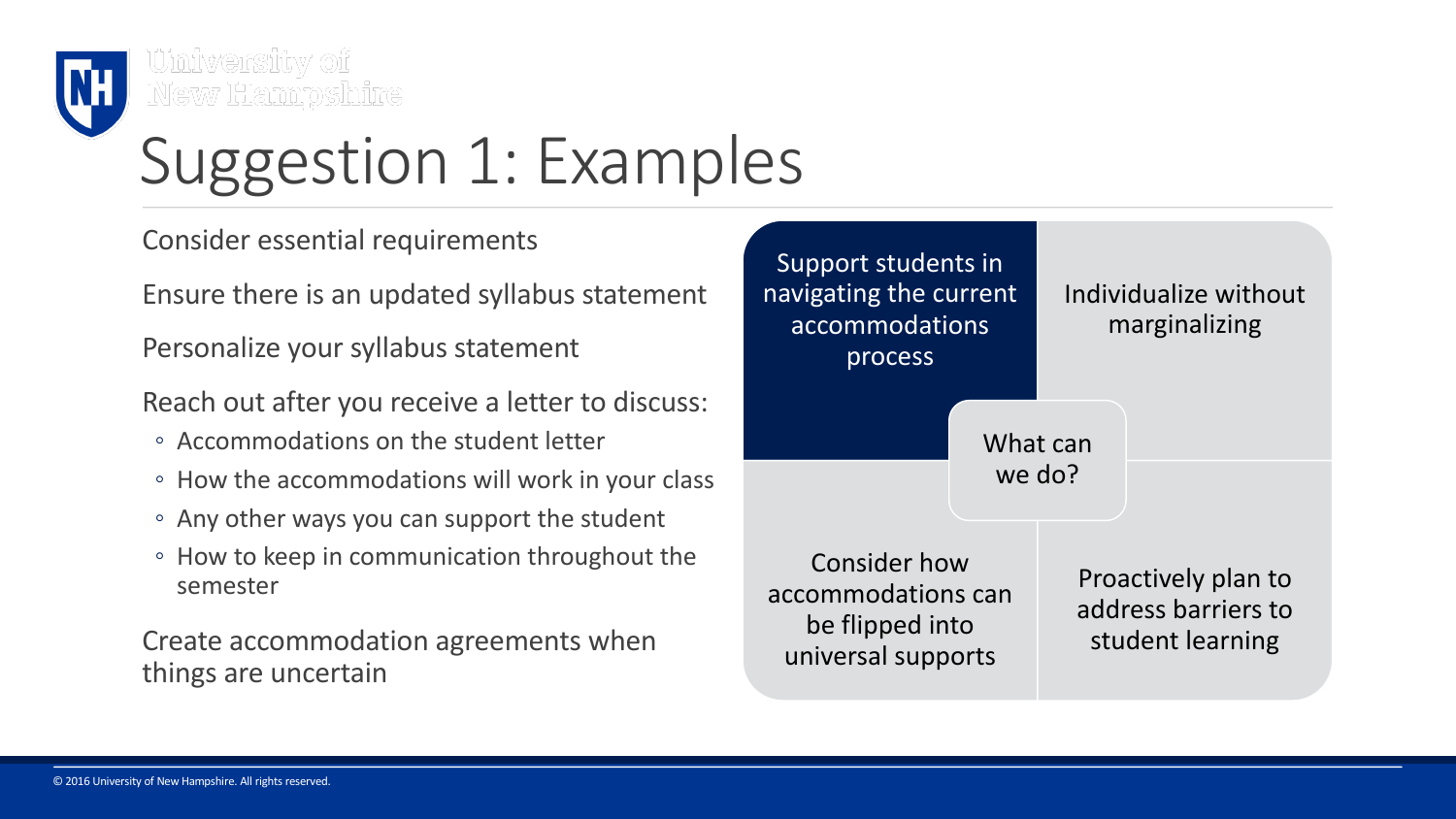# Suggestion 2: Individualize without Marginalizing

Consider essential requirements

Decrease stigma, increase compassion

- Faculty openness to unique individual needs
- No assumptions about "capacity" or "normality"
- Assume intersectionality

Flexibility and supports widely available

Encourage diversity in learning by supporting multiple pathways for all students

Include disability representation in your curriculum

Talk with students about how individual supports can be implemented

Support students in navigating the current accommodations process

### Individualize without marginalizing

Consider how accommodations can be flipped into universal supports

Proactively plan to address barriers to student learning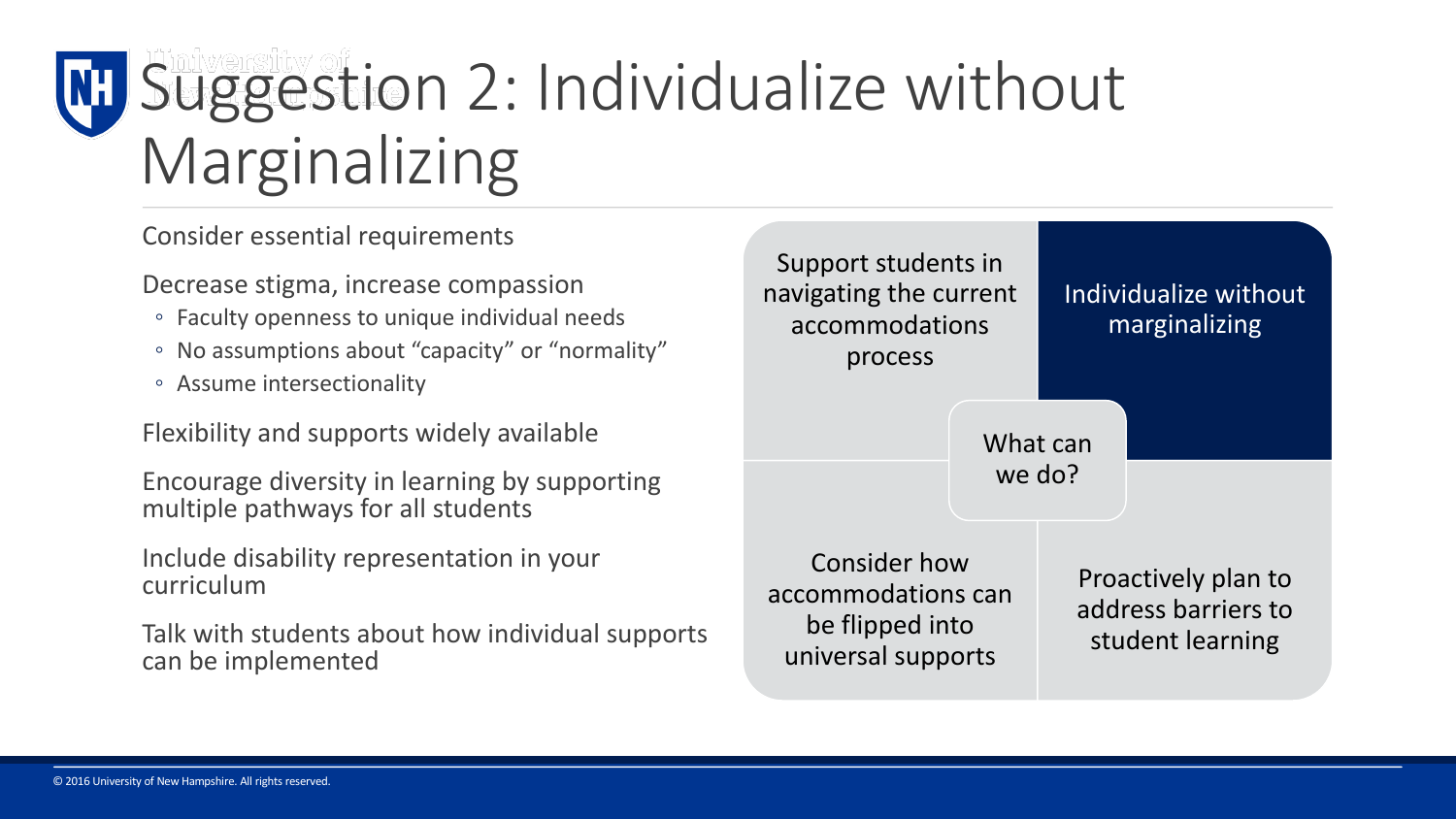## WI Suggestion 3: Consider how accommodations can be flipped into universal supports

Consider essential requirements

*Extra time on exams* - Schedule a specific exam time, but make additional time available to those who need it

*Notetaking supports* - Assign a class notetaker for each class; Create technology use contracts with students

*Proactively share in-class materials* - Provide PowerPoints and other materials ahead of each class

*Presentation options -* Provide students with options around presenting knowledge

*Short breaks -* Allow all students to take breaks when needed

*Preferential seating -* Allow students to choose their seats

*Captions -* Turn on Zoom Captions

Support students in navigating the current accommodations process

### Individualize without marginalizing

Consider how accommodations can be flipped into universal supports

Proactively plan to address barriers to student learning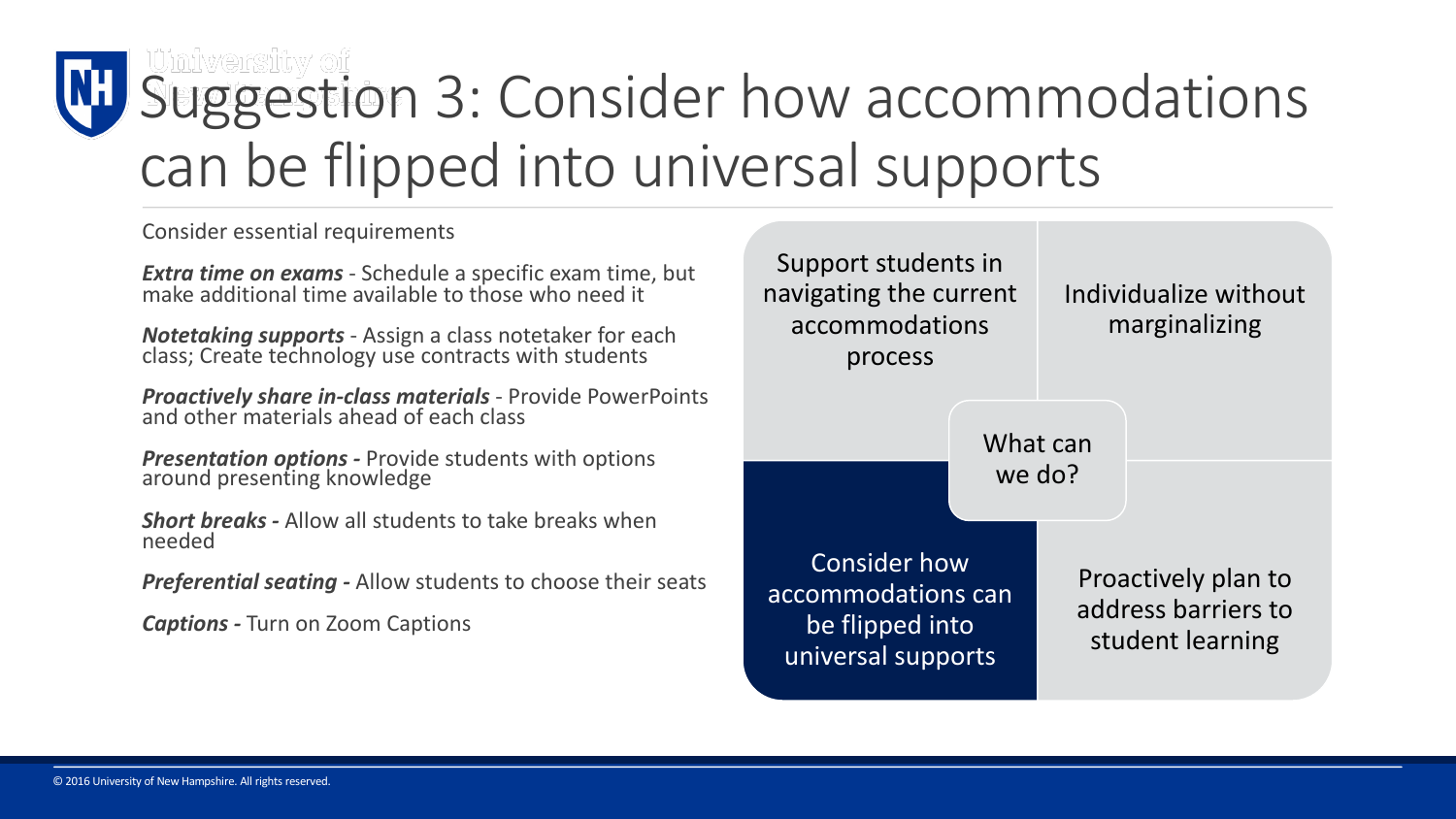

# **NI Suggestion 4: Proactively plan to address** barriers to student learning

Consider essential requirements

Build supports and scaffolds into instruction

Use models to help students see exemplars of work

Create flexible pathways to the same goals

Use the Universal Design for Learning (UDL) Guidelines

- A tool to help you understand where there are predictable barriers
- A tool to plan lessons and courses
- A tool to assess what you already do
- A tool to facilitate conversation with fellow instructors

Support students in navigating the current accommodations process

#### Individualize without marginalizing

Consider how accommodations can be flipped into universal supports

Proactively plan to address barriers to student learning